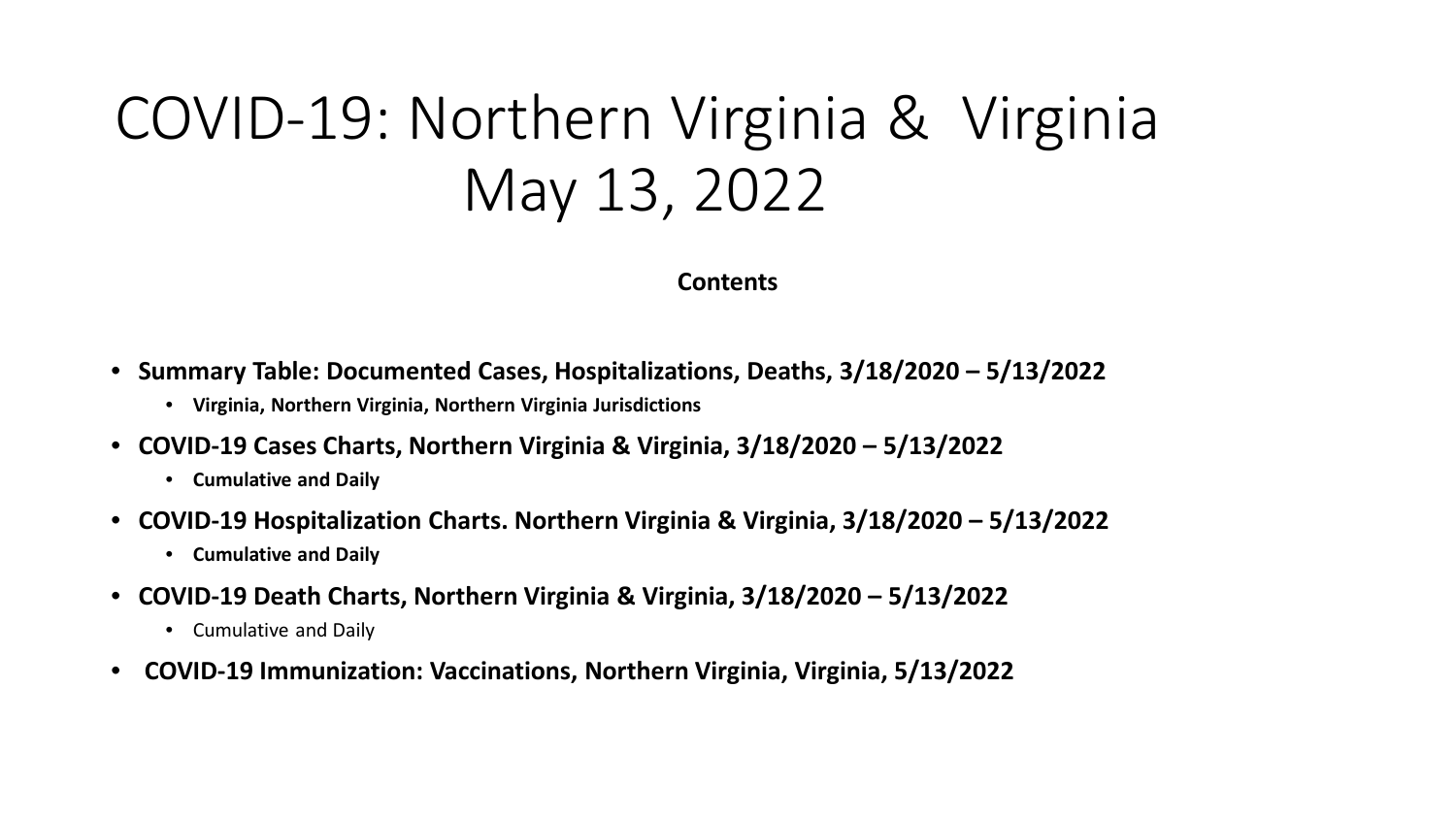# COVID-19 Data, Charts Northern Virginia & Virginia

# May 13, 2022

#### **Context: Data Limitations**

- **COVID-19 data summarized in the table and charts below comes from the public use database maintained by the Virginia Department of Health. The table (Slide 3) combines Falls Church and Fairfax City data with that of Fairfax County and data for Manassas and Manassas Park with that of Prince William County.**
- **Case counts are of those who have tested positive for the coronavirus. Testing levels and protocols, and the data generated, are not sufficient to determine actual levels of exposure and infection or to calculate reliably the incidence or prevalence of the disease locally or statewide. The undercount and associated uncertainty necessarily limits the value of the ratios and rates that we have derived, but combined with the data and charts distributed over the last 26 months they give a useful view of Virginia and Northern Virginia trends, as well as of regional differences in infection levels, hospitalizations and mortality.**
- **Hospitalization counts are more reliable, but that data too has limitations. For example the source of admission for COVID-19 hospital cases is not available. So, one cannot determine reliably the number of cases referred to hospitals from nursing homes, assisted living facilities or other congregate living settings. The published data does not permit linkage between sites where infection and treatment occur.**
- **Intrastate variation in COVID-19 exposure and documented infection, hospitalization and mortality have changed dramatically over the last two yeas. During the early months of the epidemic they were much higher in Northern Virginia than elsewhere in the state. That has changed steadily, and significantly, since mid 2020. The early difference between Northern Virginia (PD 8) and the rest of state diminished as the epidemic spread more widely. Rather than more than one-half of Virginia's documented cases, hospitalizations and deaths reported during the early months of the epidemic, Northern Virginia (PD8) now has notably lower documented COVID-19 case, hospitalization and death rates than elsewhere in Virginia. The crude hospitalization rate (COVID-19 hospitalizations per 100,000 population) now is about 74% of the average rate reported for the rest of Virginia. The reported COVID-19 crude date rate (deaths per 100,000 population) is now less than half(about 45%) the average reported rate for the rest of Virginia.**
- **The information presented below should be considered descriptive. The data, and the derived ratios and rates presented are illustrative, not definitive. They are informative nevertheless.**
- **COVID-19 data, and related information, for Virginia residents and medical services and facilities statewide is available at: <https://www.vdh.virginia.gov/coronavirus/>**
- **Let us know if you have questions, find errors, or would like to discuss any of the data presented here.**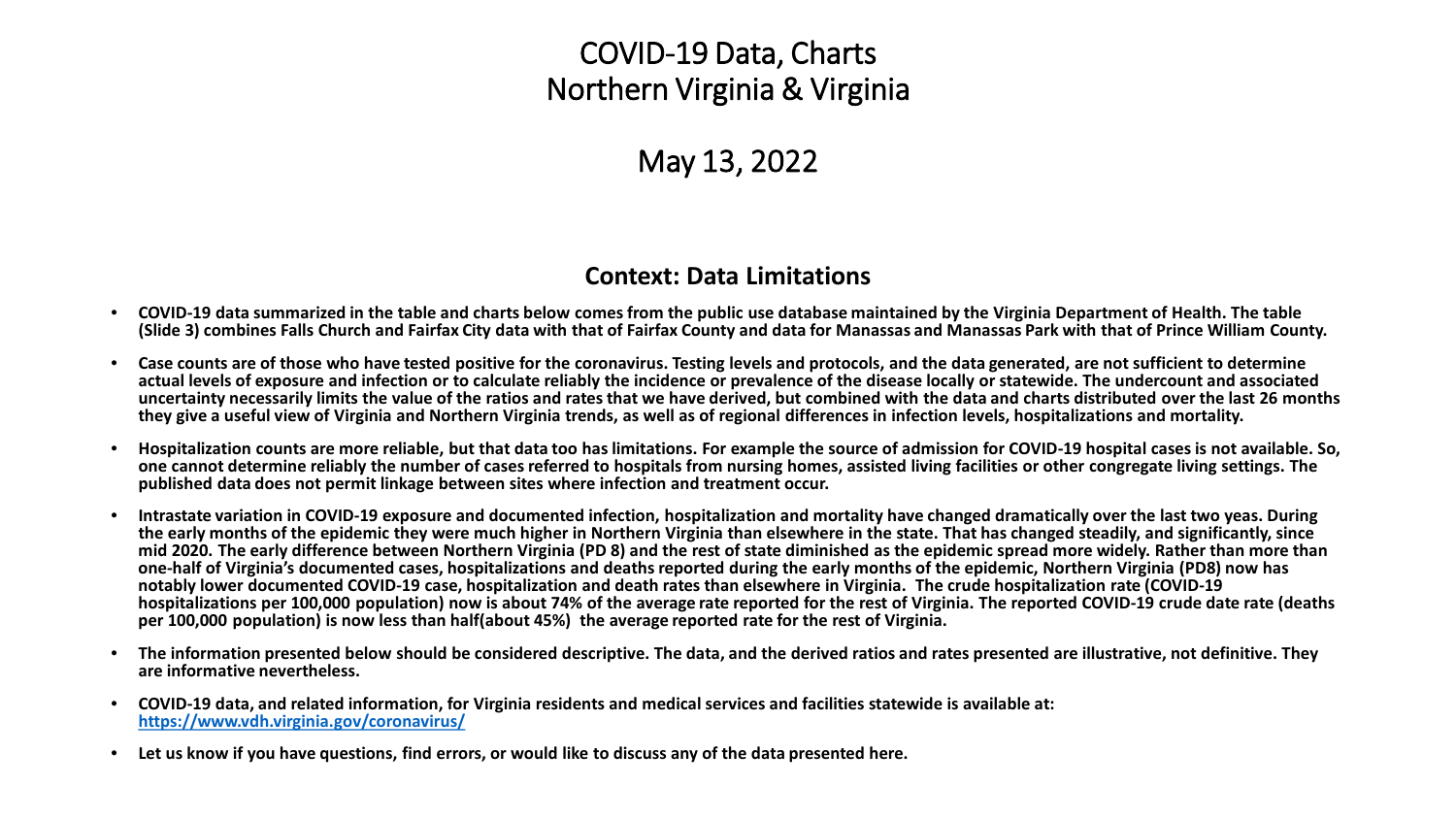| COVID-19, Northern Virginia, Virginia<br>Cases, Hospitalizations, Deaths (Cumulative as of May 13, 2022) |                            |                   |                                         |                  |               |                        |                                   |                       |                                    |                                                      |                                     |
|----------------------------------------------------------------------------------------------------------|----------------------------|-------------------|-----------------------------------------|------------------|---------------|------------------------|-----------------------------------|-----------------------|------------------------------------|------------------------------------------------------|-------------------------------------|
|                                                                                                          |                            | Counts            |                                         |                  |               | <b>COVID-19 Ratios</b> |                                   |                       | <b>Population Based Rates</b>      |                                                      |                                     |
| Jurisdiction                                                                                             | <b>VDH Health District</b> | <b>Population</b> | <b>Documented</b><br>Cases <sup>-</sup> | Hospitalizations | <b>Deaths</b> | Ratio:<br>Hosp/Cases   | Ratio:<br>Deaths/<br><b>Cases</b> | Ratio:<br>Deaths/Hosp | Cases per<br>100,000<br>Population | Hospitalizations<br>per 100,000<br><b>Population</b> | Deaths per<br>100,000<br>Population |
| Alexandria                                                                                               | Alexandria                 | 159,142           | 32,647                                  | 758              | 188           | 2.3%                   | 0.6%                              | 24.8%                 | 20,514                             | 476                                                  | 118                                 |
| <b>Arlington County</b>                                                                                  | Arlington                  | 242,152           | 46,198                                  | 1,112            | 322           | 2.4%                   | 0.7%                              | 29.0%                 | 19,078                             | 459                                                  | 133                                 |
| <b>Fairfax County</b> <sup>3</sup>                                                                       | <b>Fairfax</b>             | 1,181,802         | 192,438                                 | 4,515            | 1,513         | 2.3%                   | 0.8%                              | 33.5%                 | 16,283                             | 382                                                  | 128                                 |
| <b>Loudoun County</b>                                                                                    | Loudoun                    | 413,546           | 71,890                                  | 1,520            | 383           | 2.1%                   | 0.5%                              | 25.2%                 | 17,384                             | 368                                                  | 93                                  |
| Prince William County                                                                                    | <b>Prince William</b>      | 523,891           | 310,526                                 | 7,147            | 2,218         | 2.3%                   | 0.7%                              | 31.0%                 | 59,273                             | 1364                                                 | 423                                 |
| Northern Virginia (PD 8) Total                                                                           |                            | 2,520,533         | 454,249                                 | 11,792           | 3,252         | 2.6%                   | 0.7%                              | 27.6%                 | 18,022                             | 468                                                  | 129                                 |
| <b>Virginia Total</b>                                                                                    |                            | 8,535,519         | 1,733,188                               | 50,042           | 20,317        | 2.9%                   | 1.2%                              | 40.6%                 | 20,306                             | 586                                                  | 238                                 |
| Northern Virginia: Virginia Ratio (NV/VA)                                                                |                            | 29.5%             | 26.2%                                   | 23.6%            | 16.0%         | 89.9%                  | 61.1%                             | 67.9%                 | 88.8%                              | 79.8%                                                | 54.2%                               |
| Virginia Excluding Northern Virginia                                                                     |                            | 6,014,986         | 1,278,939                               | 38,250           | 17,065        | 3.0%                   | 1.3%                              | 44.6%                 | 21,263                             | 636                                                  | 284                                 |
|                                                                                                          |                            |                   |                                         |                  |               |                        |                                   |                       |                                    |                                                      |                                     |

**Source: Data, VDH COVID-19 Public Use Data Set-Cases, May 13, 2022, at https://www.vdh.virginia.gov/coronavirus/; Tabulations & Calculations, HSANV**

**1 Population Estimates, Weldon Cooper Center for Public Service at https://demographics.coopercenter.org/virginia-population-estimates**

**2 Count of those testing positive for novel coronavirus. With limited testing, actual incidence and prevalence are not known.**

**3 Includes Fairfax City and Falls Church <sup>4</sup>**

**Includes Manassas and Manassas Park**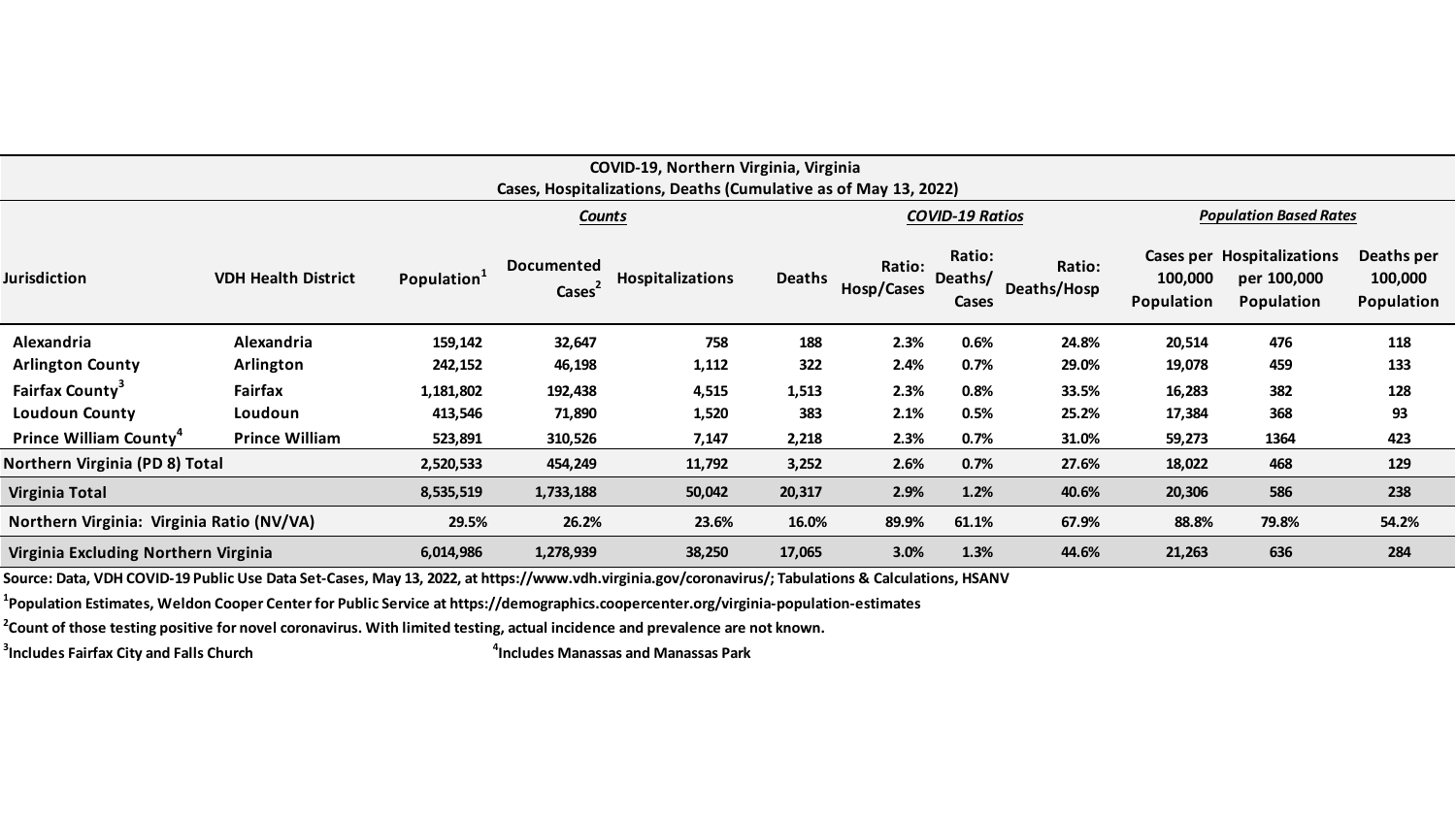

**Virginia**

**Charts/Tabulations HSANV, 2021. 7 per = 7 Day Moving Average**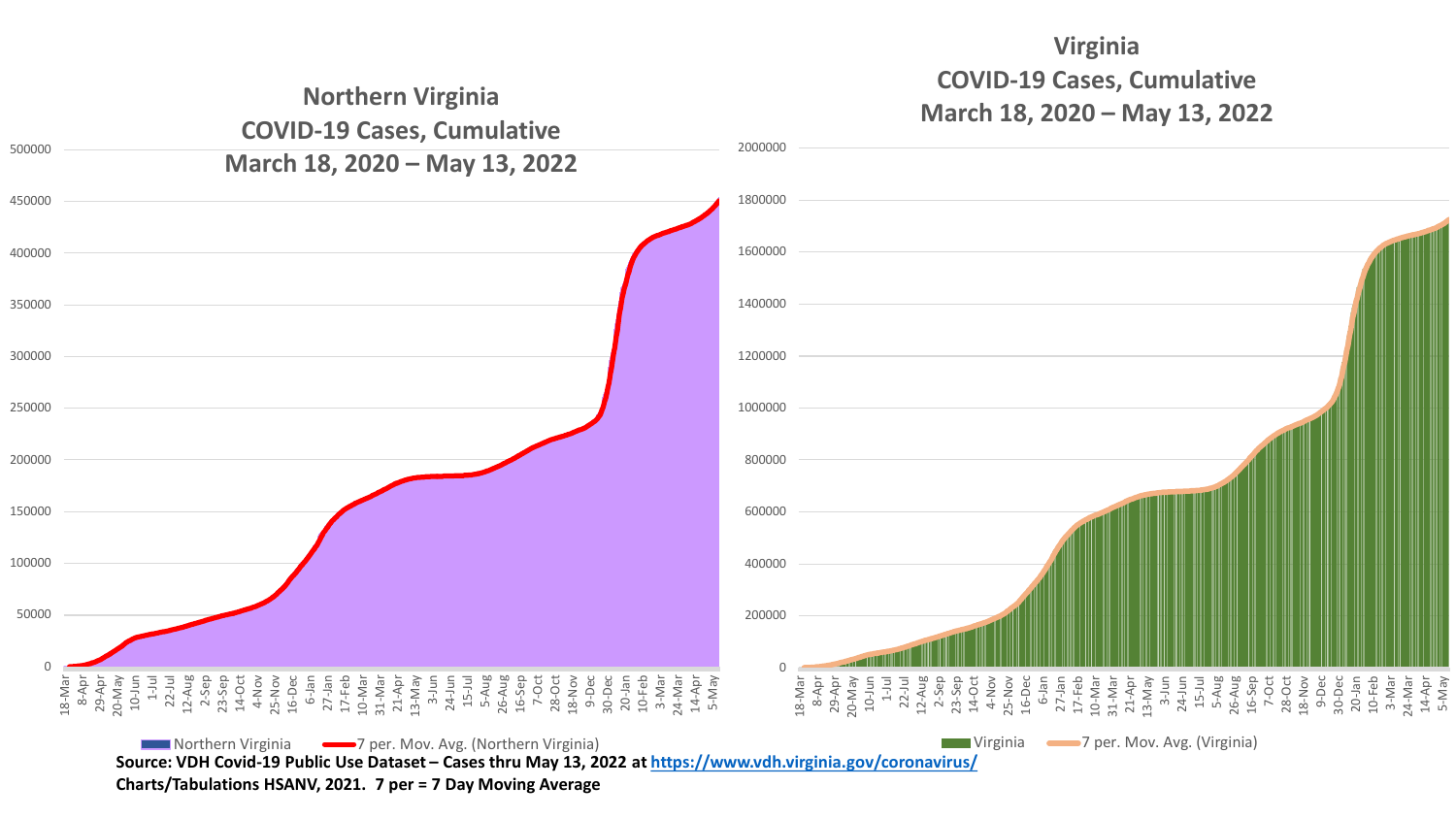## **Northern Virginia COVID-19 Hospitalizations, Cumulative March 18, 2020 – May 13, 2022**



#### **Virginia COVID-19 Hospitalizations, Cumulative March 18, 2020 – May 13, 2022**



**Source: VDH Covid-19 Public Use Dataset – Cases thru May 13, 2022 at<https://www.vdh.virginia.gov/coronavirus/> Charts/Tabulations HSANV, 2021. 7 per = 7 Day Moving Average**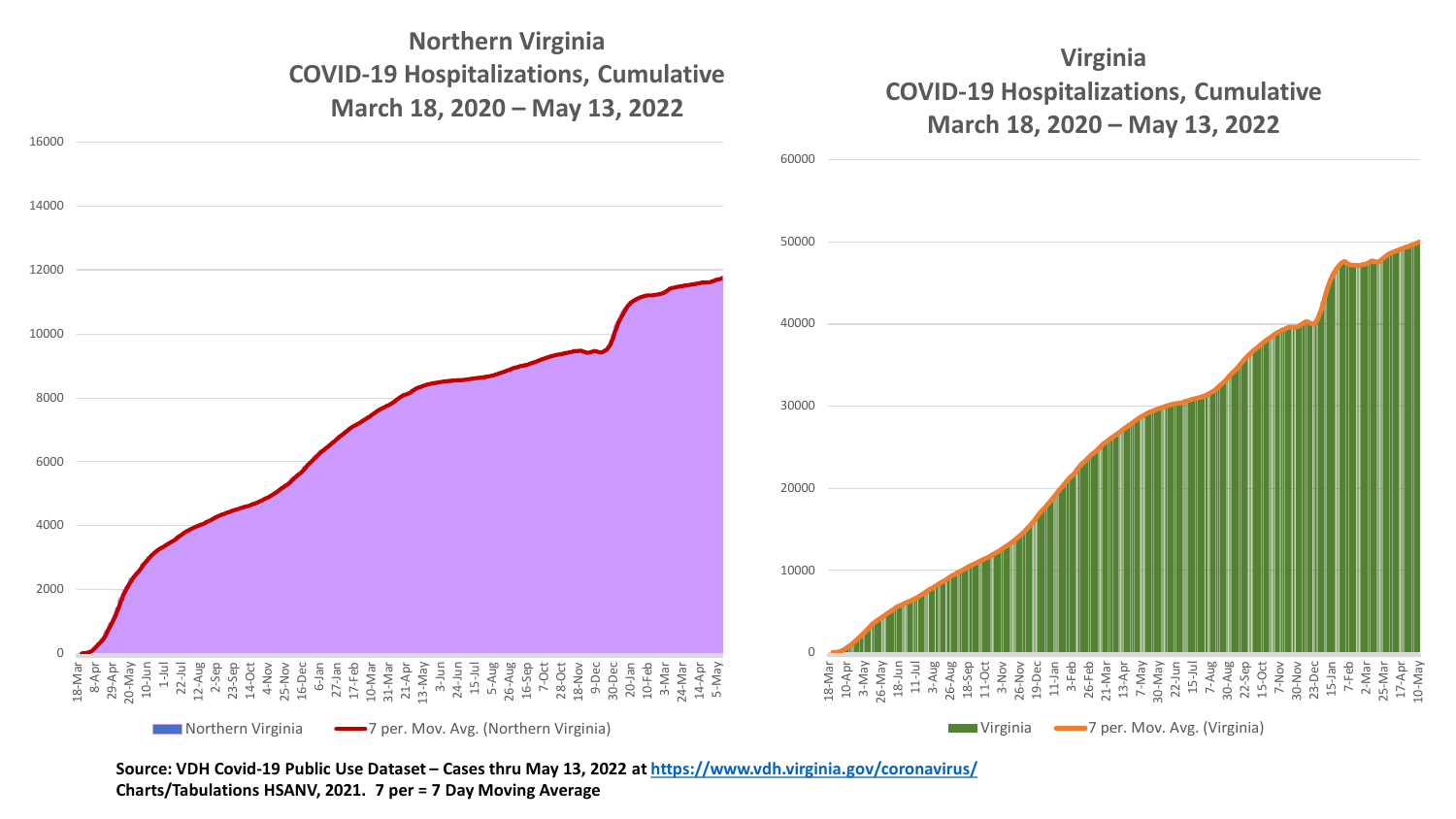## **Northern Virginia COVID-19 Deaths, Cumulative March 18, 2020 – May 13, 2022**

## **Virginia COVID-19 Deaths, Cumulative March 18, 2020 – May 13, 2022**



**Charts/Tabulations HSANV Staff, 2021. 7 per = 7 Day Moving Average**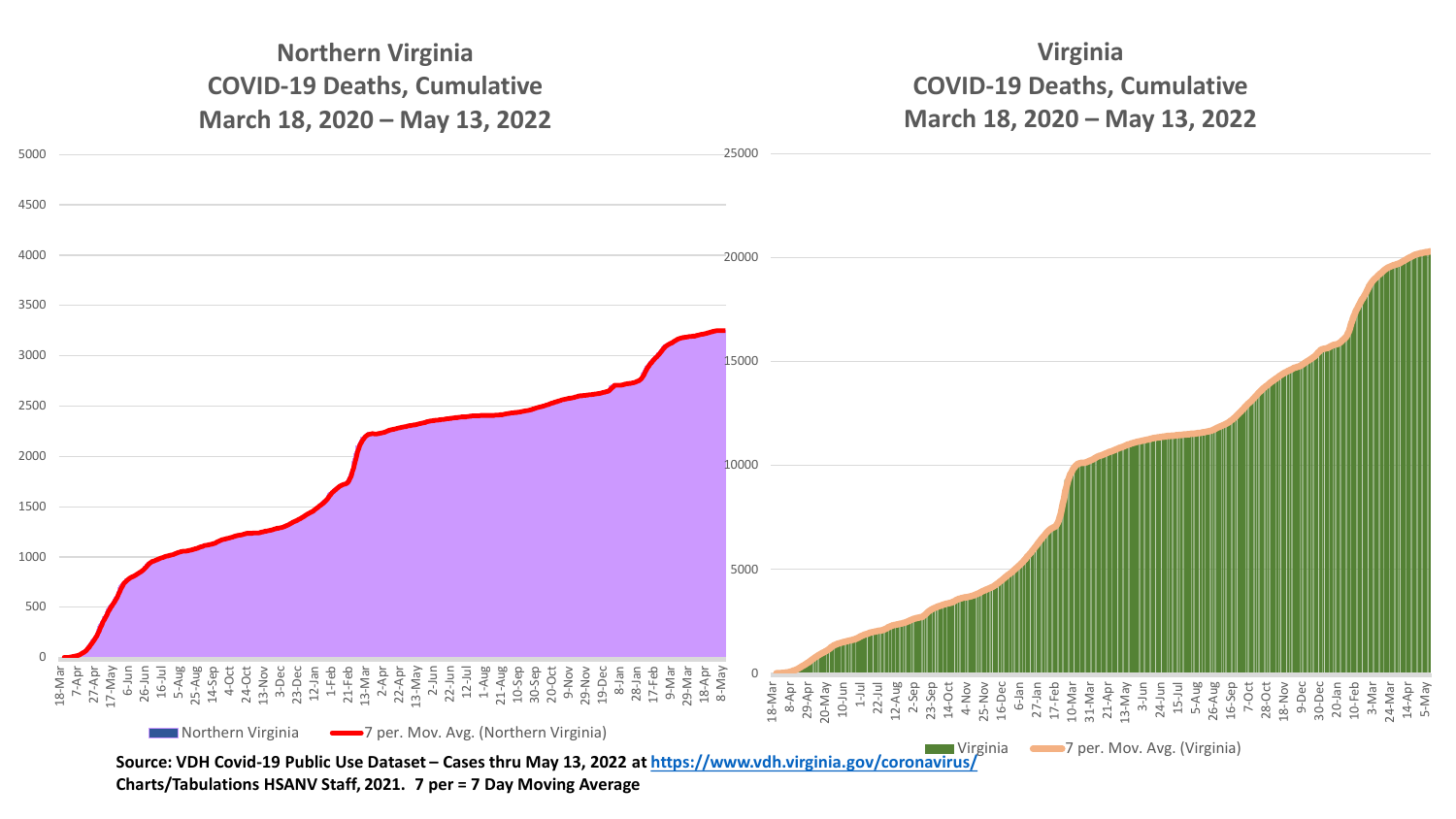#### **Northern Virginia Daily [New] COVID-19 Cases March 18, 2020 - May 13, 2022**

## **Virginia Daily [New] COVID-19 Cases March 18, 2020 - May 13, 2022**



**Source: VDH Covid-19 Public Use Dataset – Cases thru May 13, 2022 at<https://www.vdh.virginia.gov/coronavirus/> Charts/Tabulations HSANV, 2022. 7 per = 7 Day Moving Average**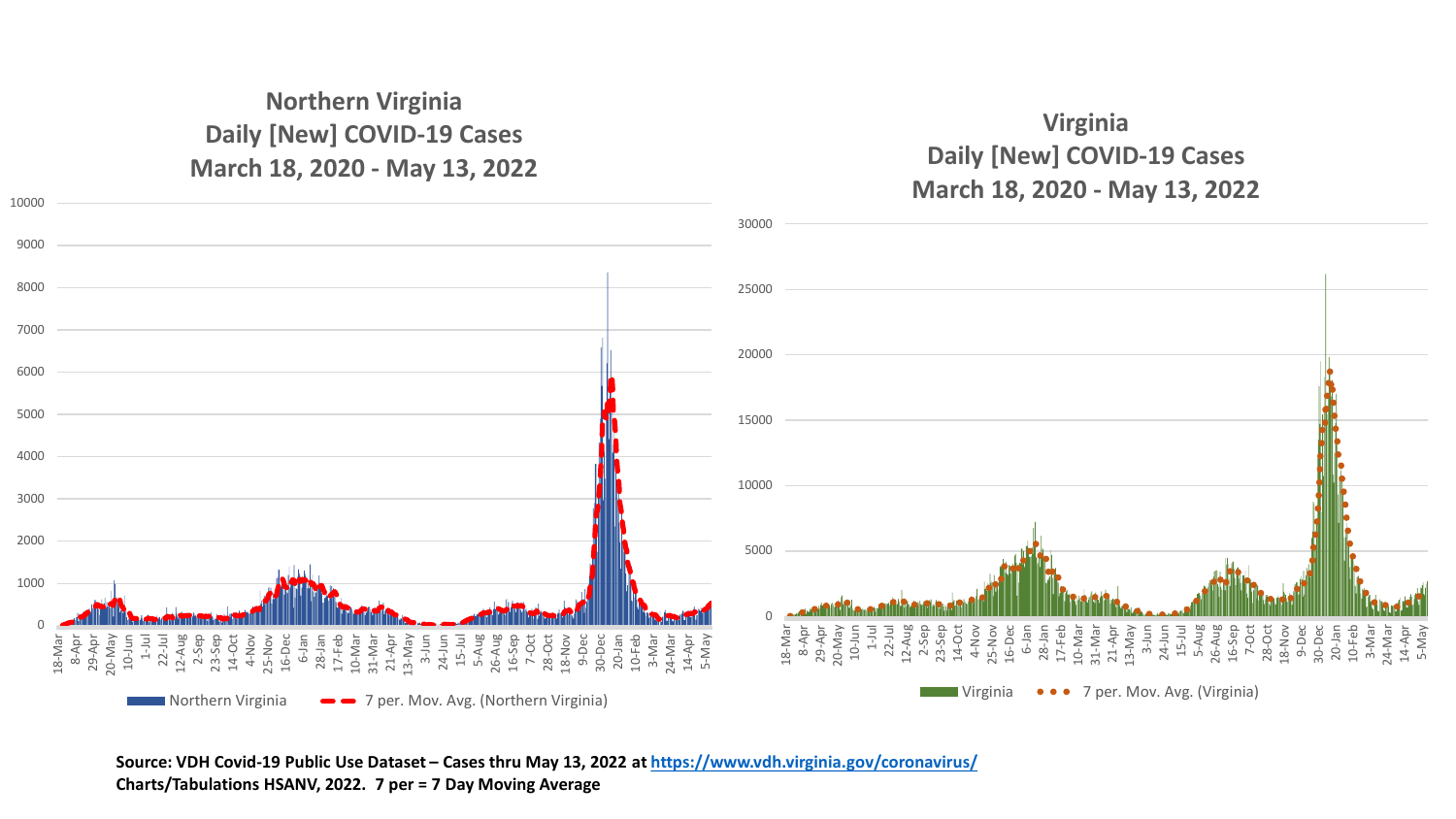#### **Northern Virginia COVID-19 Hospitalizations by Date Reported March 18, 2020 - May 13, 2022**



## **Virginia COVID-19 Hospitalizations by Date Reported March 18, 2020 - May 13, 2022**



#### **Source: VDH Covid-19 Public Use Dataset – Cases thru May 13, 2022 at<https://www.vdh.virginia.gov/coronavirus/> Charts/Tabulations HSANV, 2022. 7 per = 7 Day Moving Average**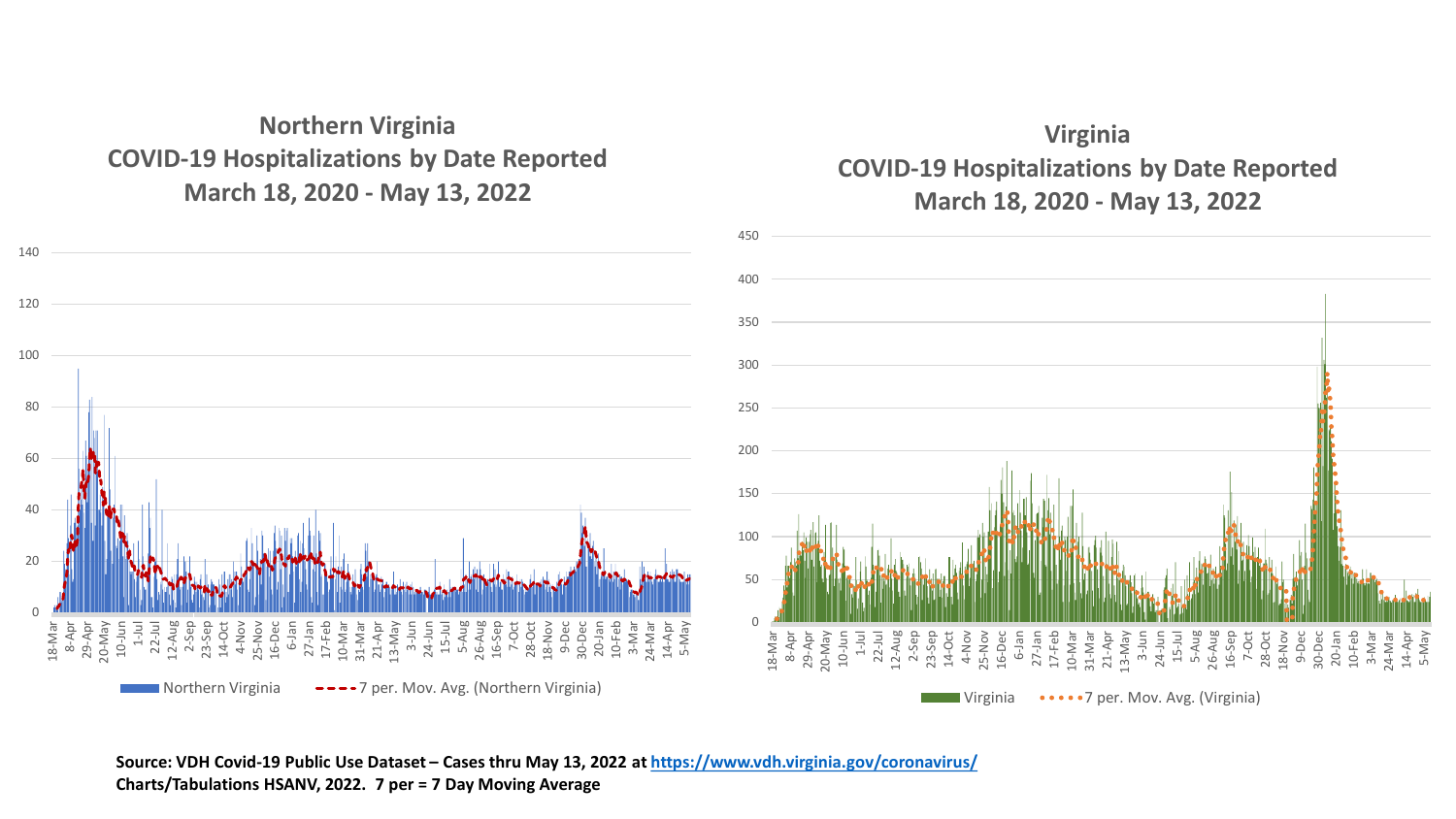**Northern Virginia COVID-19 Deaths by Date Reported March 18, 2020 - May 13, 2022**



Northern Virginia ----7 per. Mov. Avg. (Northern Virginia)

0

18-Mar

7-Apr 27-Apr 17-May

6-Jun 26-Jun 16-Jul

20

40

60

80

100

120

Virginia **....** 7 per. Mov. Avg. (Virginia)

**Source: VDH Covid-19 Public Use Dataset – Cases thru May 13, 2022 at<https://www.vdh.virginia.gov/coronavirus/> Charts/Tabulations HSANV, 2022. 7 per = 7 Day Moving Average**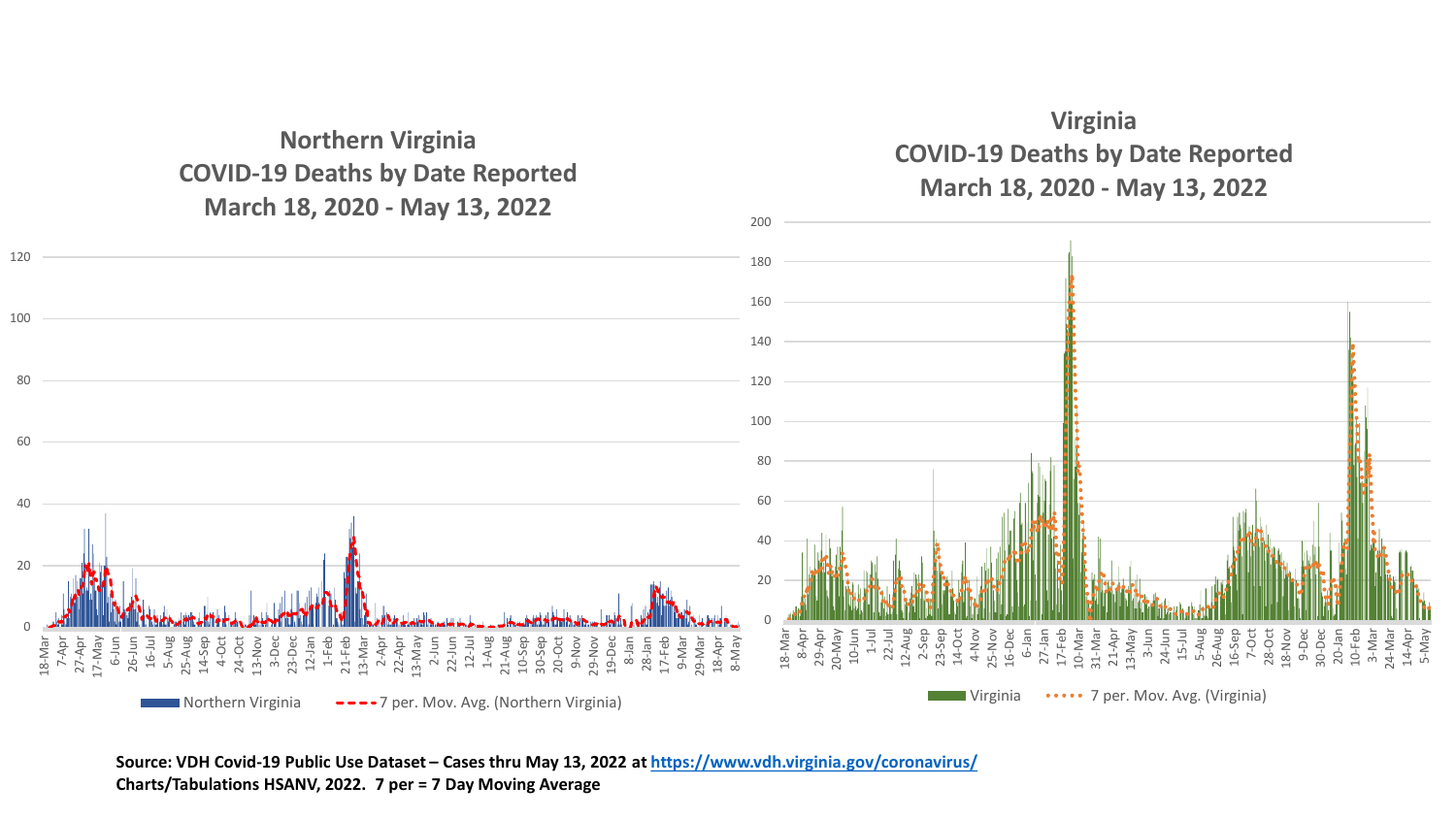#### **Northern Virginia Health Districts Percentage of COVID-19 Vaccine Doses Administered (1st, 2nd, 3rd & 4th) Based on Jurisdiction Vaccine Supply Received As of May 13, 2022**



#### **Northern Virginia, Virginia, Maryland, D.C. and United States Percentage of COVID-19 Vaccine Doses Administered (1st, 2nd, 3rd & 4th) Based on Jurisdiction Vaccine Supply Received As of May 13, 2022**

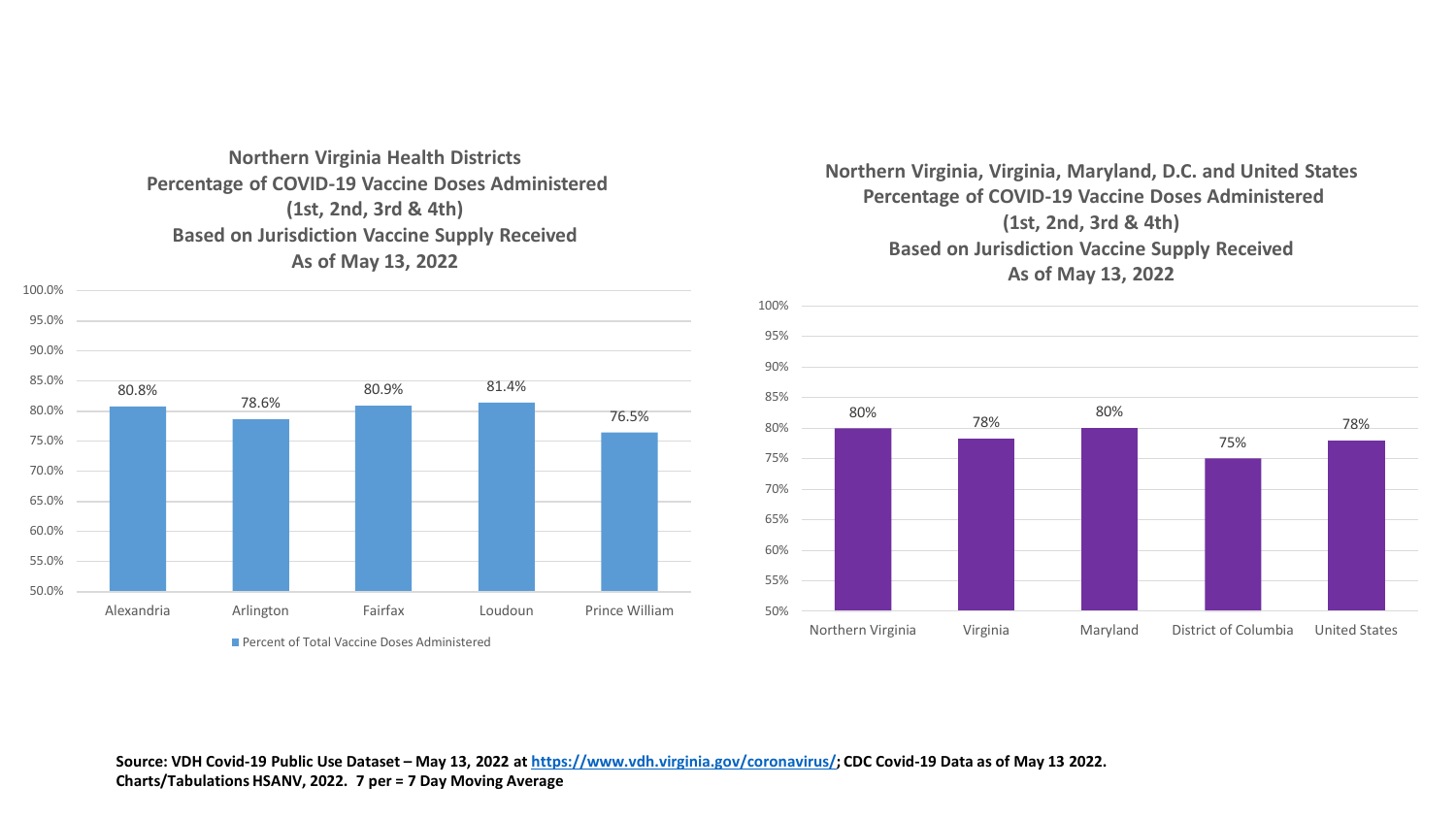

**Northern Virginia Health Districts Percentage of Population Vaccinated As of May 13, 2022**

**Northern Virginia, Virginia, Maryland, D.C. and United States Percentage of Population Vaccinated As of May 13, 2022**



**Percent with at Least One Dose Percent Fully Vaccinated Percent with at Least One Booster**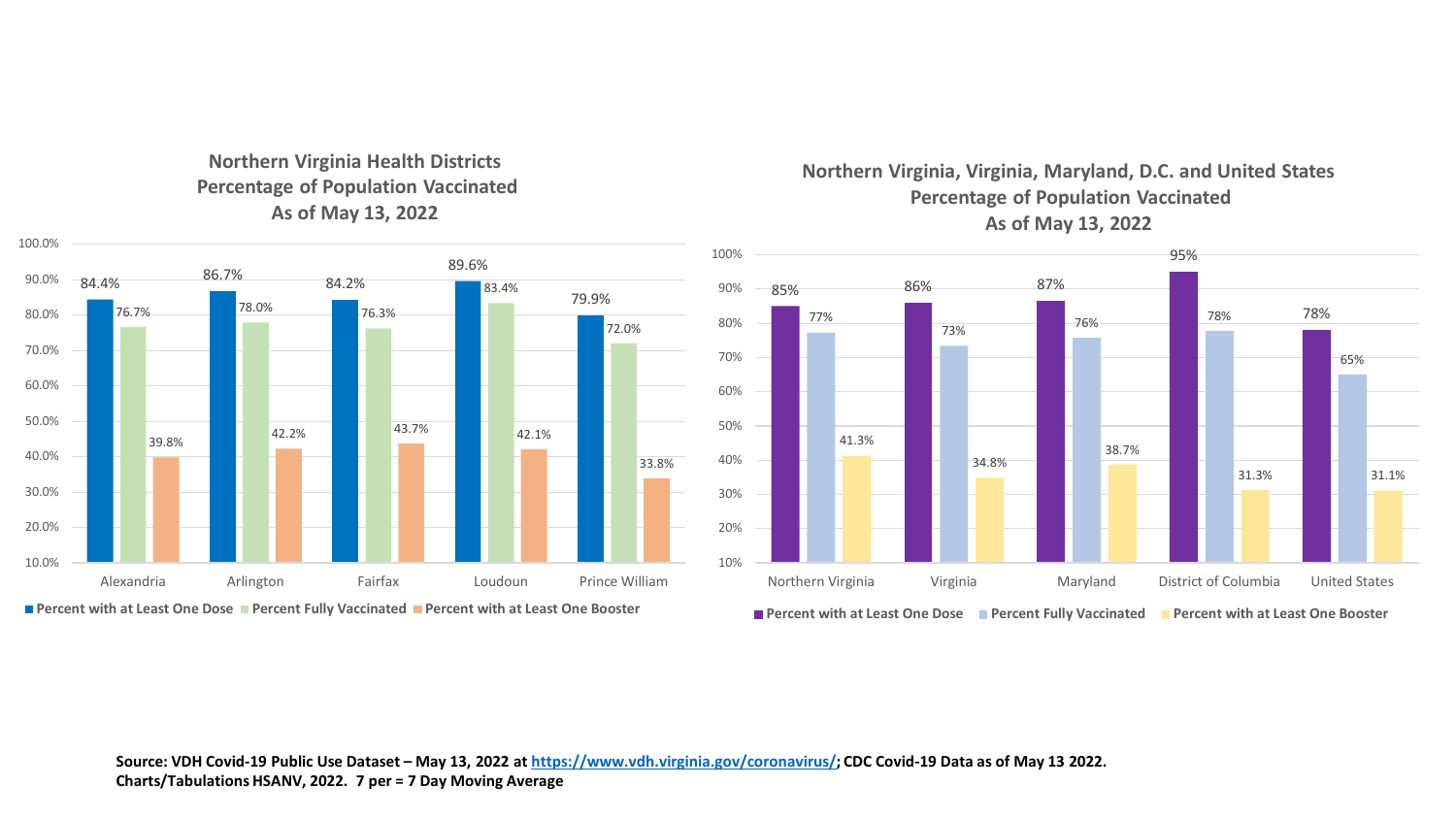

#### **Virginia COVID-19 Vaccine 1st and 2nd Doses by Date Administered As of May 13, 2022**